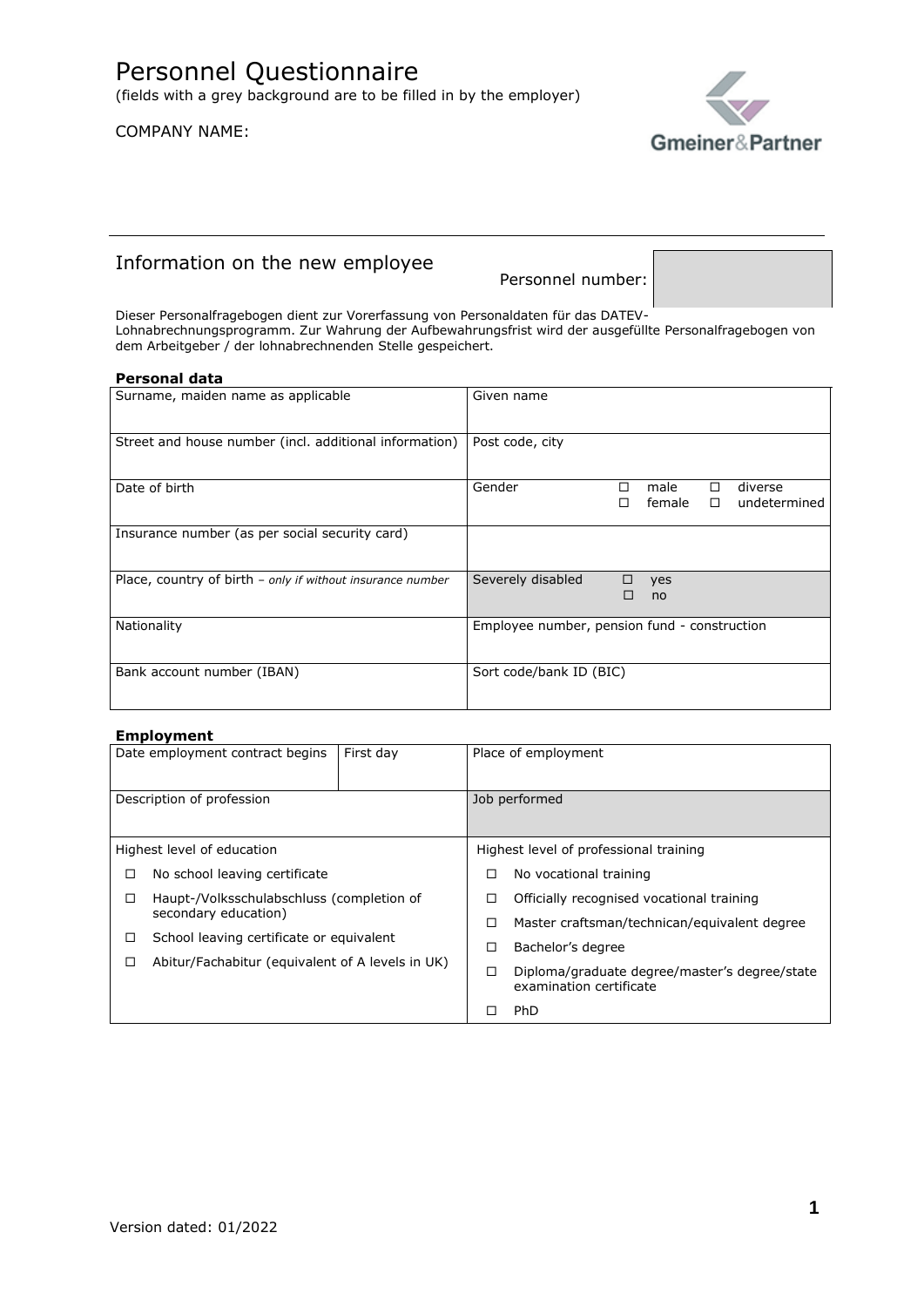(fields with a grey background are to be filled in by the employer)

# COMPANY NAME:



| Date apprenticeship begins                                     |  | Planned date apprenticeship ends |
|----------------------------------------------------------------|--|----------------------------------|
| Holiday entitlement (calender year)                            |  | Cost centre                      |
| Weekly/daily working hours<br>full time<br>□<br>part time<br>□ |  | Department number                |
| Employed in construction industry since                        |  | Person group                     |

### **Electronical acceptance of certificates (Bea)**

□ I object to my income statements (earned and additional) being forwarded electronically to the Bundesagentur für Arbeit (Federal Employment Office).

### **Terms of employment**

| $\Box$ The term of employment is fixed               | Written conclusion of a fixed-term employment<br>□<br>contract                                          |
|------------------------------------------------------|---------------------------------------------------------------------------------------------------------|
| $\Box$ The term of employment is fixed for a purpose | Fixed-term employment is planned for at least two<br>0.<br>months, with prospects of further employment |
| Employment contract fixed until                      | Employment contract concluded on                                                                        |

### **Taxes -** Information as per income tax card

| Official Municipality/community key | Tax office number                 | Identification number |
|-------------------------------------|-----------------------------------|-----------------------|
|                                     |                                   |                       |
|                                     |                                   |                       |
| Tax class/factor                    | Number of exemptions for children | Denomination          |
|                                     |                                   |                       |
|                                     |                                   |                       |

### **Social insurance**

| State insurer                      | Legislated state insurer evaluation                                                  |  |
|------------------------------------|--------------------------------------------------------------------------------------|--|
|                                    | Health insurance   Pension insurance   Retirement insurance   Nursing care insurance |  |
|                                    |                                                                                      |  |
| State insurer number               | Accident insurance risk tariff                                                       |  |
| Parenthood<br>$\Box$ yes $\Box$ no | DEÜV-status                                                                          |  |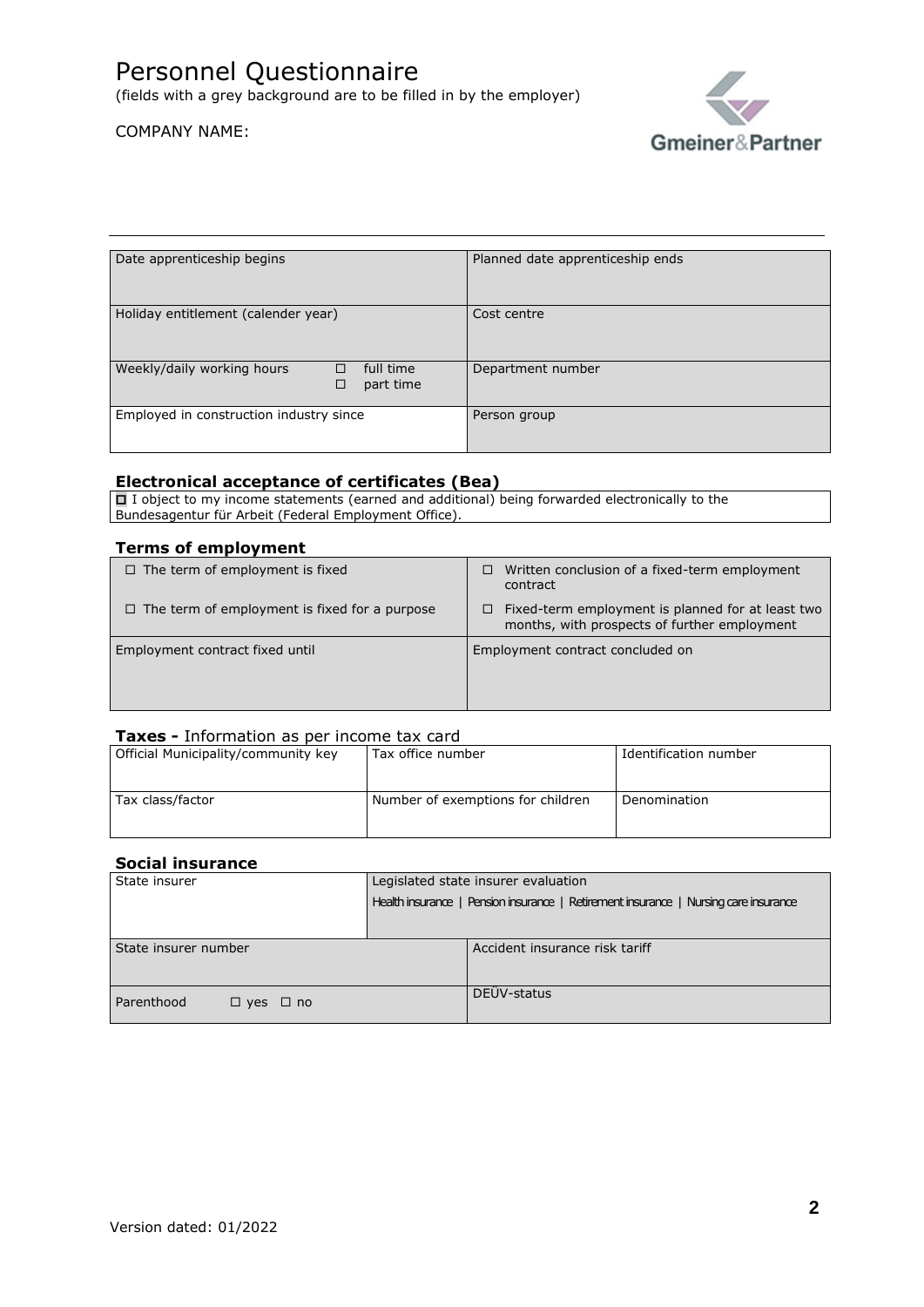# Personnel Questionnaire

(fields with a grey background are to be filled in by the employer)

# COMPANY NAME:



### **Compensation**

| Description | Amount | Valid for | Hourly wage | Valid from |
|-------------|--------|-----------|-------------|------------|
| Description | Amount | Valid for | Hourly wage | Valid from |
| Description | Amount | Valid for | Hourly wage | Valid from |

### **Capital-forming benefits (VWL)**

| Recipient                  | Amount                  | Employer share (monthly<br>amount) |
|----------------------------|-------------------------|------------------------------------|
|                            | Since                   | Contract number                    |
| Bank account number (IBAN) | Sort code/bank ID (BIC) |                                    |

### **Employment documents**

| . <i>.</i>                                                            |                                  |                                                               |                |  |
|-----------------------------------------------------------------------|----------------------------------|---------------------------------------------------------------|----------------|--|
| Employment contract                                                   | $\Box$ At hand                   | Company retirement provision                                  | $\Box$ At hand |  |
| Income tax card/written                                               | $\Box$ At hand                   | contract                                                      |                |  |
| confirmation of income tax                                            |                                  | Declaration of earning for previous                           | $\Box$ At hand |  |
| Social insurance ID                                                   | $\Box$ At hand                   |                                                               |                |  |
|                                                                       |                                  | For evaluation of insurance exemption                         | $\Box$ At hand |  |
| certificate                                                           |                                  | regarding health insurance                                    |                |  |
|                                                                       |                                  | Severely disabled ID                                          | At hand<br>п   |  |
|                                                                       |                                  |                                                               |                |  |
|                                                                       |                                  |                                                               |                |  |
| Capital-forming benefits                                              | $\Box$ At hand                   |                                                               |                |  |
| (VWL) contract                                                        |                                  |                                                               |                |  |
| Proof of parenthood                                                   | At hand                          |                                                               |                |  |
| State insurance membership<br>Private health insurance<br>certificate | $\Box$ At hand<br>$\Box$ At hand | employment<br>Pension fund documents<br>construction/painting | $\Box$ At hand |  |

# **Information of taxable previous employment periods in the current calendar**

**year** (these are time periods of employment accounted for on the income tax card)

| Time period from | Time period to | Type of employment | Number of employment days |
|------------------|----------------|--------------------|---------------------------|
|                  |                |                    |                           |
|                  |                |                    |                           |
|                  |                |                    |                           |
|                  |                |                    |                           |
|                  |                |                    |                           |
|                  |                |                    |                           |